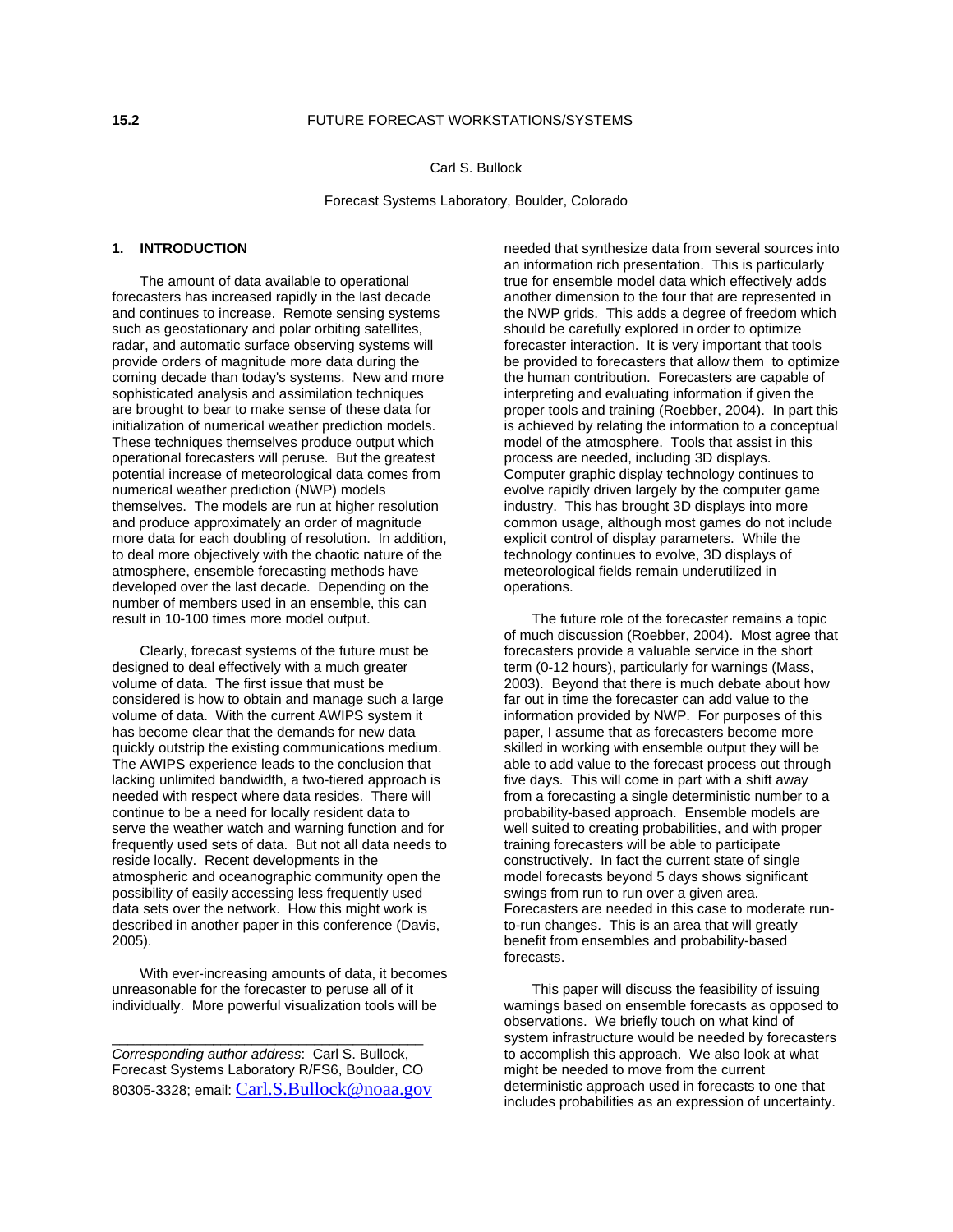### **2. WARN ON FORECAST**

Recent experiments with high-resolution mesoscale models suggest that within the next decade it will be possible to issue earlier warnings for severe weather phenomena. Realistic structures of convective systems have been forecast up to 36 hours in advance during BAMEX (Weisman, 2004). Mesoscale models run as part of the Coastal Storms Initiative at the Jacksonville, FL Weather Forecast Office show marked improvement in forecasting precipitation (Mahoney et al, 2004). These are just two examples of many that could be cited. The timing and location are not always correct however. To overcome this deficiency an ensemble approach could be employed. Ensembles can help characterize the likely distribution of possible solutions. Such an approach has already been used in a number of experiments and has demonstrated improved skill over a single deterministic model. (Legg, 2004).

One concept for future forecast operations is based on running a mesoscale model that covers the local area of responsibility for 24 hours. This becomes practical in light of the strides that are being made to standardize the different modules of the WRF model. A modeling expert is no longer required on site to run local mesoscale models. Standard modules are now available to handle the various aspects incident to running a model (assimilation, initialization, post-processing, etc). We further postulate that the computing power will continue to increase at local offices allowing them to run a model at somewhere between 1-4 km resolution.

While it will be very possible for an office to run a mesoscale model, it would be problematic for an office to run an ensemble. This would require either running at much lower resolution or having much more computing power. We suggest that the best way to approach this is to run an ensemble member at many offices. Typically severe weather does not strike all of the country simultaneously. Thus it is conceivable that other offices not under any threat of severe weather could run an ensemble member for a threatened office. Taking this a step further, it is possible that NOAA as an entity could make computing resources available to threatened offices by harnessing grid computing technology. For example, severe weather frequently peaks in the central plains of the United States during late evening and early morning. If computers were harnessed that are otherwise underutilized, they could be used to run a mesoscale model ensemble to diagnose areas most likely to experience severe weather. There are many technical issues that would have to be resolved, but such a scenario is within the current limits of technology.

The combination of distributed data and grid computing means that a local office can harness computer resources across a network and is no longer limited to local resources. Grid computing would harness computer resources wherever they are available. The distributed data approach allows an office to access data elsewhere on the network instead of being limited to locally available data. Thus information from high resolution ensembles could be made available at an office expecting severe weather without requiring that the computing resources be local.

#### **3. PROBABILITY-BASED FORECASTS**

In commenting on the current forecast methodology, Mass (Mass, 2003) points out that deterministic forecasts at 7 days have low skill. While there is useful information that can be provided to the public at day seven, a single value is almost a disservice since it implies greater skill than warranted. Some method of communicating uncertainty is needed so that users do not assume that forecasts of dew points a week ahead have the same certainty as tomorrow's maximum temperature. Most suggest that some form of probability must be added to forecasts, perhaps even a probability distribution function with the most likely value highlighted. Whatever the most appropriate form turns out to be, it seems clear that forecasters will need to include this in forecasts in the future.

Ensembles are well suited to generate probabilities of weather parameters. Because they can represent a range of possible solutions, ensemble output can easily be adapted to generate probabilities. As an example of such an approach, the United Kingdom Meteorology Office experimented with ECMWF ensembles to generate probabilities for certain weather events such as high winds and heavy precipitation (Legg, 2004). This approach demonstrated skill at 4 days and beyond in predicting gales and heavy rain. These techniques will require additional work to be properly calibrated, but the results thus far are very promising. Thus it seems reasonable to assume that skillful guidance for probability-based forecasts will be available. Forecasters will need a new set of tools (and training) to display and manipulate probability distributions and relate these to the output of numerical weather prediction models.

### 4. SUMMARY

Forecasters can look forward to more and better data in the future as new observing systems come on line and as better methods of handling data become operational. More powerful tools and better training will be required to optimize the meteorologist's role in the forecast process. Ensembles of high resolution, mesoscale models will provide a basis for issuing alerts of severe weather sooner. The incorporation of probabilities into all forecast parameters will be enabled by ensembles and new forecaster tools.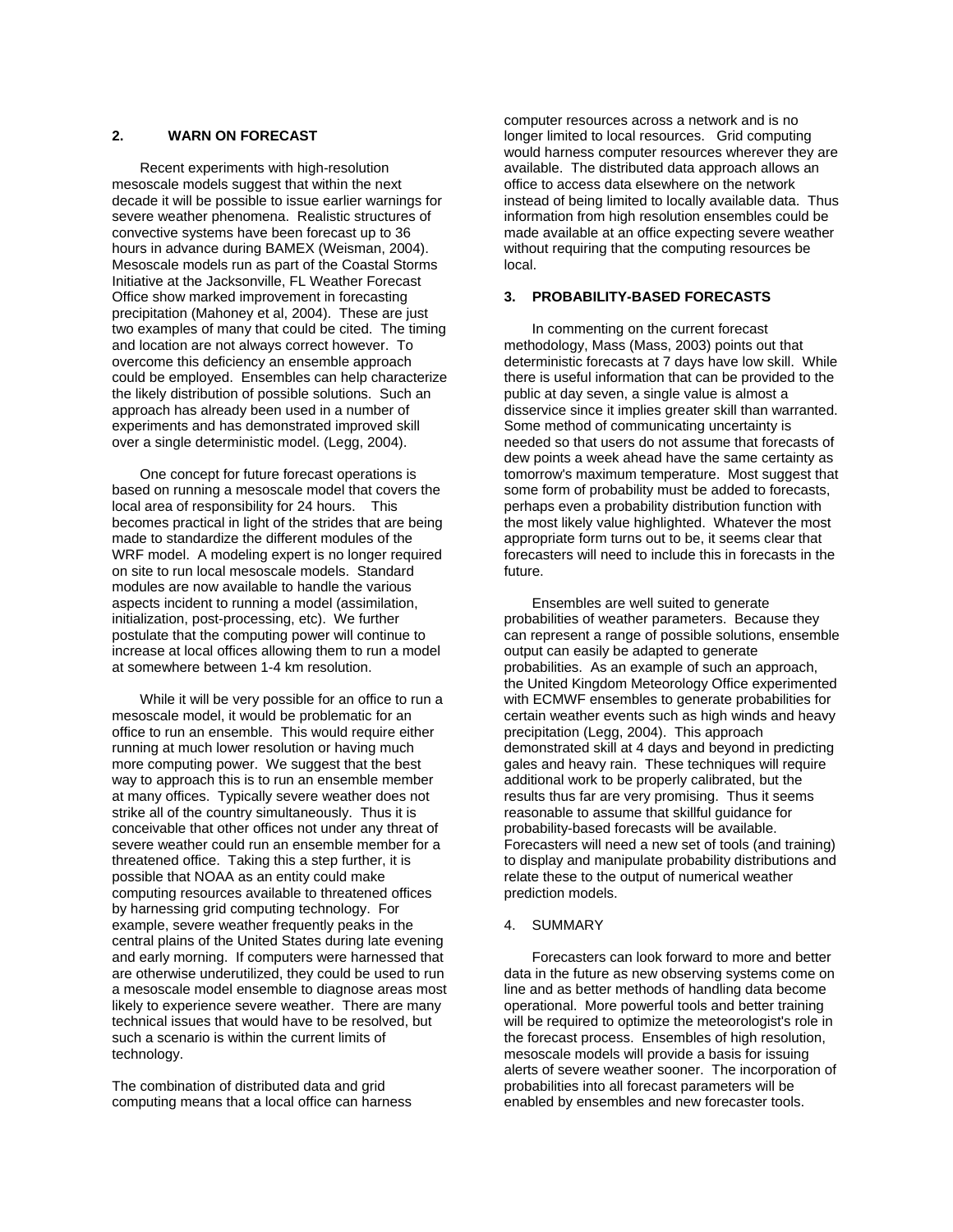## **5. REFERENCES**

- Davis, D.L., T. B. Kent, G. J. Edwards, J. E. Ramer, U. H. Grote, C. S. Bullock, E. J. Mandel, J. P. Tuell, and T. Hopkins, 2005: Investigations using NOMADS in an AWIPS environment*. Preprints 21st Conf. Interactive Information Processing System (IIPS)*, San Diego, CA, Amer. Meteor. Soc.
- Legg, T.P., and K. R. Mylne, 2004: Early warnings of severe weather from ensemble forecast information. *Wea. Forecasting,* 19, 891–906.
- Mahoney, J. L., M. Kay, B. Shaw, J. McGinley, J. Smart, and J. Savadel, 2004: Coastal Storms Initiative: Summary of 1 June-31 August 2003 Evaluation*. NOAA Technical Memorandum OAR FSL-31.*
- Mass, C. F., 2003: IFPS and the future of the National Weather Service. *Wea. Forecasting*., 18, 75–79.
- Roebber, P. J., D. M. Schultz, B. A. Colle and D. J. Stensrud, 2004: Toward improved prediction: High-resolution and ensemble modeling systems in operations. *Wea. Forecasting,* 19, 936–949.
- Weisman, M. L., C. Davis, and J. Done, 2004: The promise and challenge of explicit convective forecasting with the WRF model*. Preprints 22nd Conf on Severe Local Storms*, Hyannis, MA, Amer. Meteor. Soc.